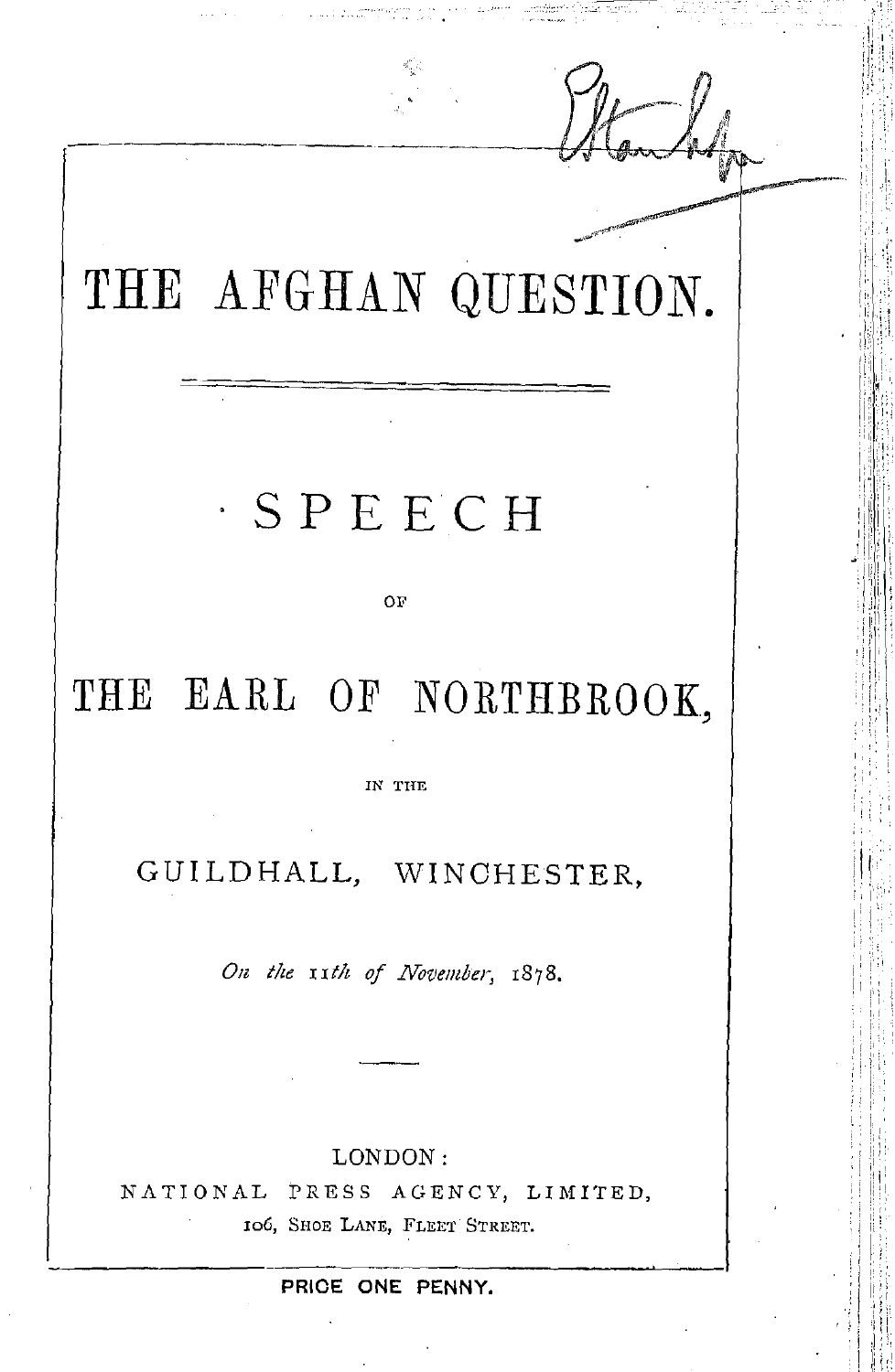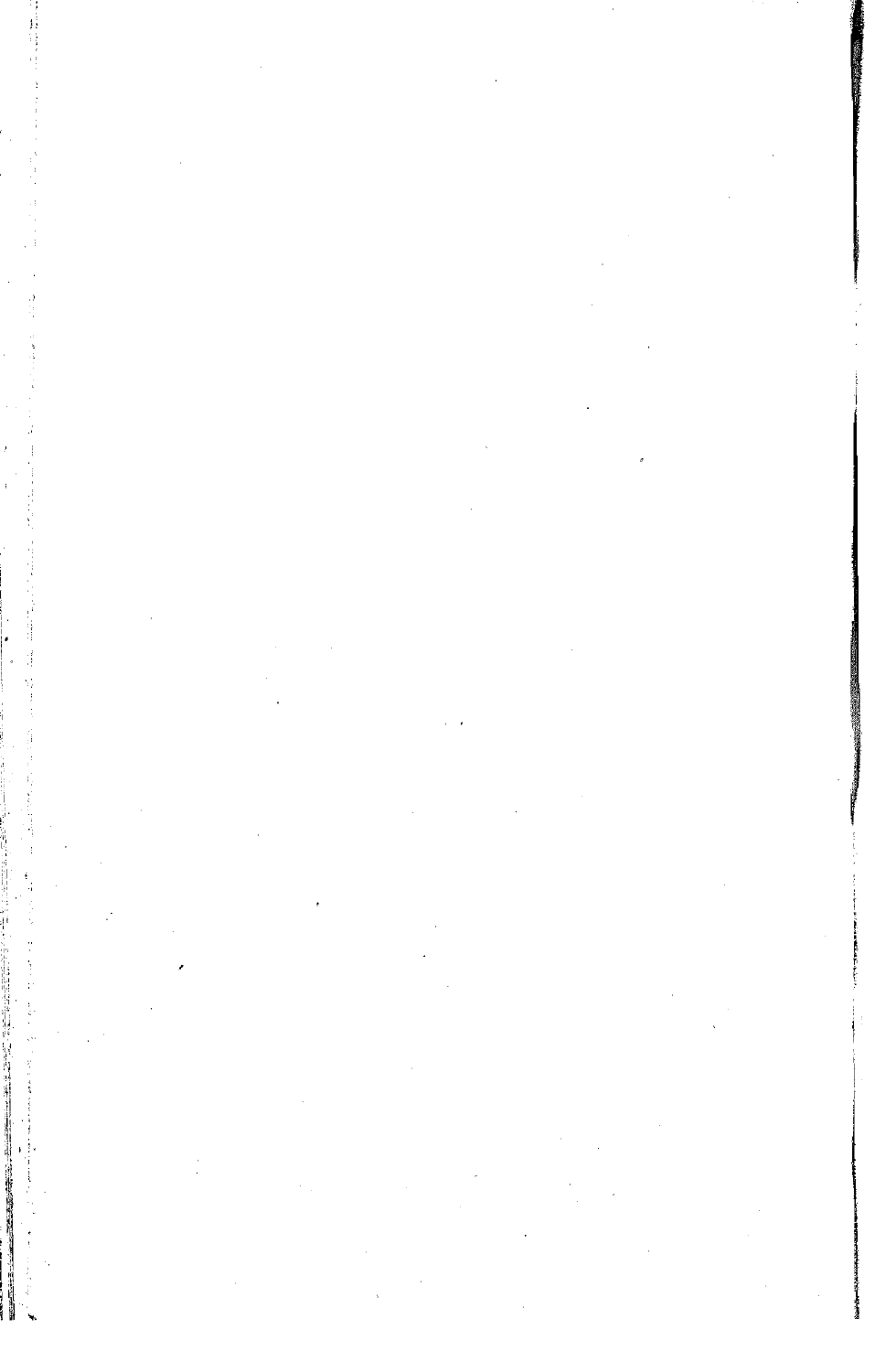## :SPEECH **OF** THE EARL OF NORTHBROOK AT THE GUILDHALL, WINCHESTER,

*OIL the 11th* **of** *ATocenzber,* 1878.

The HIGH SHERIFF gave "The Houses of Parliament."

LORD NORTHBROOK, in responding to the toast, said :-Mr. Mayor, Mr. High Sheriff, and gentlemen,-I beg to thank you on behalf of the House of Lords for the manner in which you have received the toast which has just been proposed. Although the duties of the House of Lords .are not so laborious as those of the other House of Parliament, yet I venture to think that in discussions of great public questions the House of Lords has shewn itself equal to the occasion, and has not disappointed public -espectation.

On such occasions as these, members of Parliament are usually expected to perform the difficult task of saying something upon public affairs without touching upon party politics. I trust, however, that I shall be able to do this, and for this reason. The only public affairs of which I have any special knowledge, and the only public affairs upon which I am able to give you any information, are those connected with India. When in the course of the last two years I have attended in this room, to join in doing honour to gentlemen who have filled the office of Chief Magistrate of the City of Winchester-and I have never attended with greater pleasure than on the present occasion-I have offered some observations upon Indian affairs. I have been told, even by those who do not agree with me as to home politics, that those observations of mine were of some interest. That being so, and having regard to existing circumstances, I propose to make some remarks on the .same subject this evening; and in doing so, I beg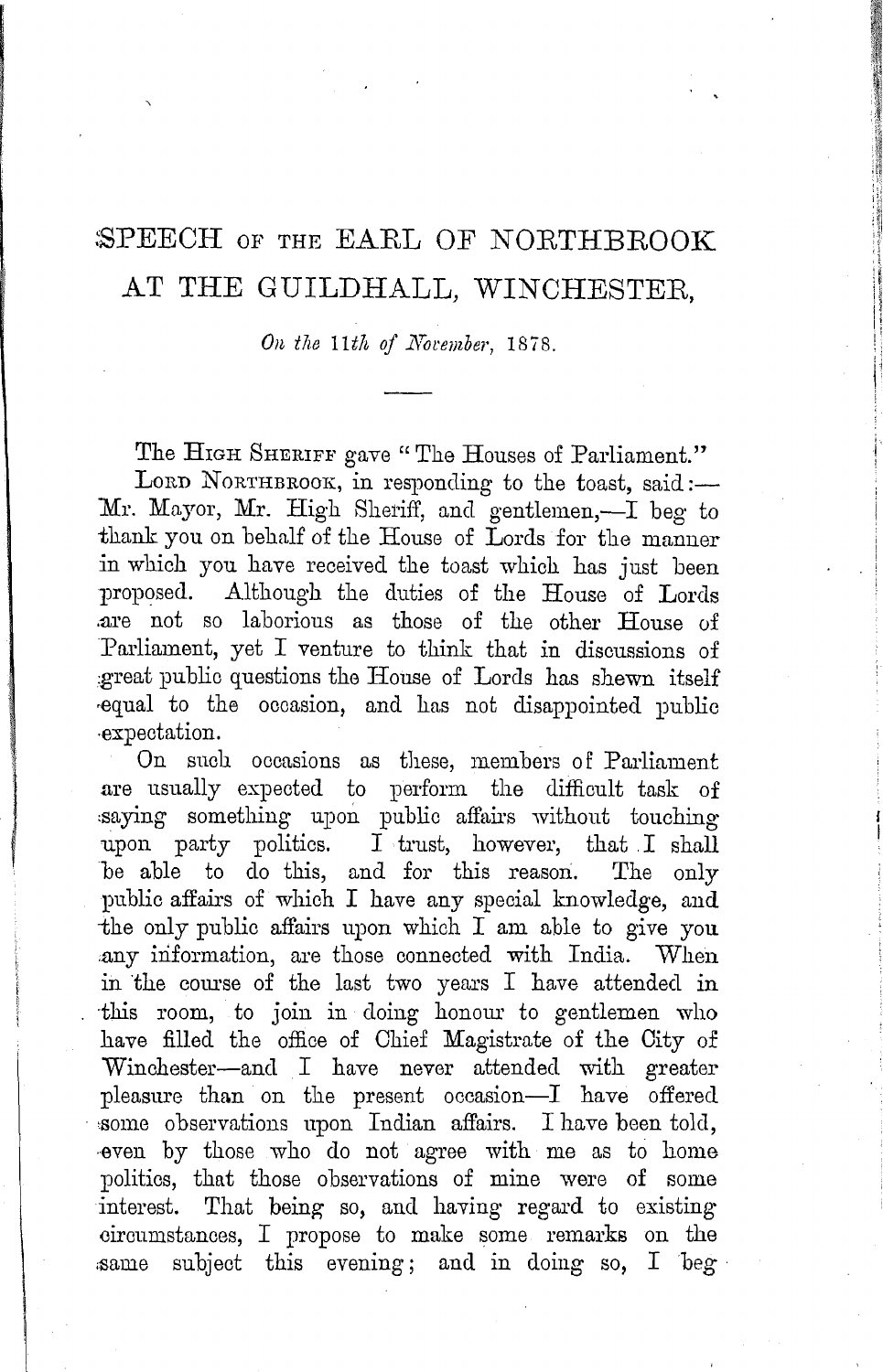to say that I for one have never regarded Indian questions as party questions in Parliament or elsewhere. The other day I was asked to take the chair of a political meeting called to consider the present state of affairs in India, but I declined to do so. You may rest assured,. therefore, Mr. Mayor and gentlemen, that, while I gladly avail myself of this opportunity of expressing my opinion with regard to the difficulty which has arisen with Afghanistan at **x** meeting which has no party  $character$ , I shall be most cautious not to say anything. which could interfere with the harmony of the evening.

Probably the best thing I can do, in order to render clear what I have to say to you, will be to give **<sup>s</sup>** brief sketch of the history of our relations with Afghanistan,. with which country, I am sorry to say, we appear to be one the verge of mar.

It is needless to recall to your recollection that nearly forty years ago an unreasonable fear of Russian intrigues in Afghanistan led us into an unjust war with that country; and that, after grave disasters, the gallantry of our army and the determination of our generals placed British troops as. conquerors in Cabul.' In the year 1842, having done this, we retired to India. At that time the ruler of Cabul was Dost Mohammed. It vas not loug before me became good friends with the gallant enemy with whom we had fought. That friendship was mainly due to Sir John (now Lord) Lawrence, who signed a treaty with Dost Mohammed and his heirs, in which we agreed to respect his territories and never to interfere therein, while he entered into a corresponding engagement with respect to British territories. This Treaty, which still subsists, was concluded in the year 1855. We afterwards, during the Persian war, gave him an annual subsidy, and the result of this policy was that during the Indian Mutiny Dost Mohammed remained firm to his alliance, and did not disturb the tranquillity of our frontier. Dost Mohammed died in 1863, and for five years there were civil wars between his sons, who contended for the sovereignty of Afghanistan. During almost all that time Sir John Lawrence, who had made the treaty with<br>Dost Mohammed, was Governor-General of India. He Dost Mohammed, was Governor-General of India. wisely abstained from any interference in the civil wars of Afghanistan, only saying that whoever became ruler of the country would be recognised as such by the British Government. Mr. Mayor, we have heard a good deal lately of the phrase '(masterly inactivity)' It may be interesting to you to know what the origin of that phrase was. It originated in.

I

**Section**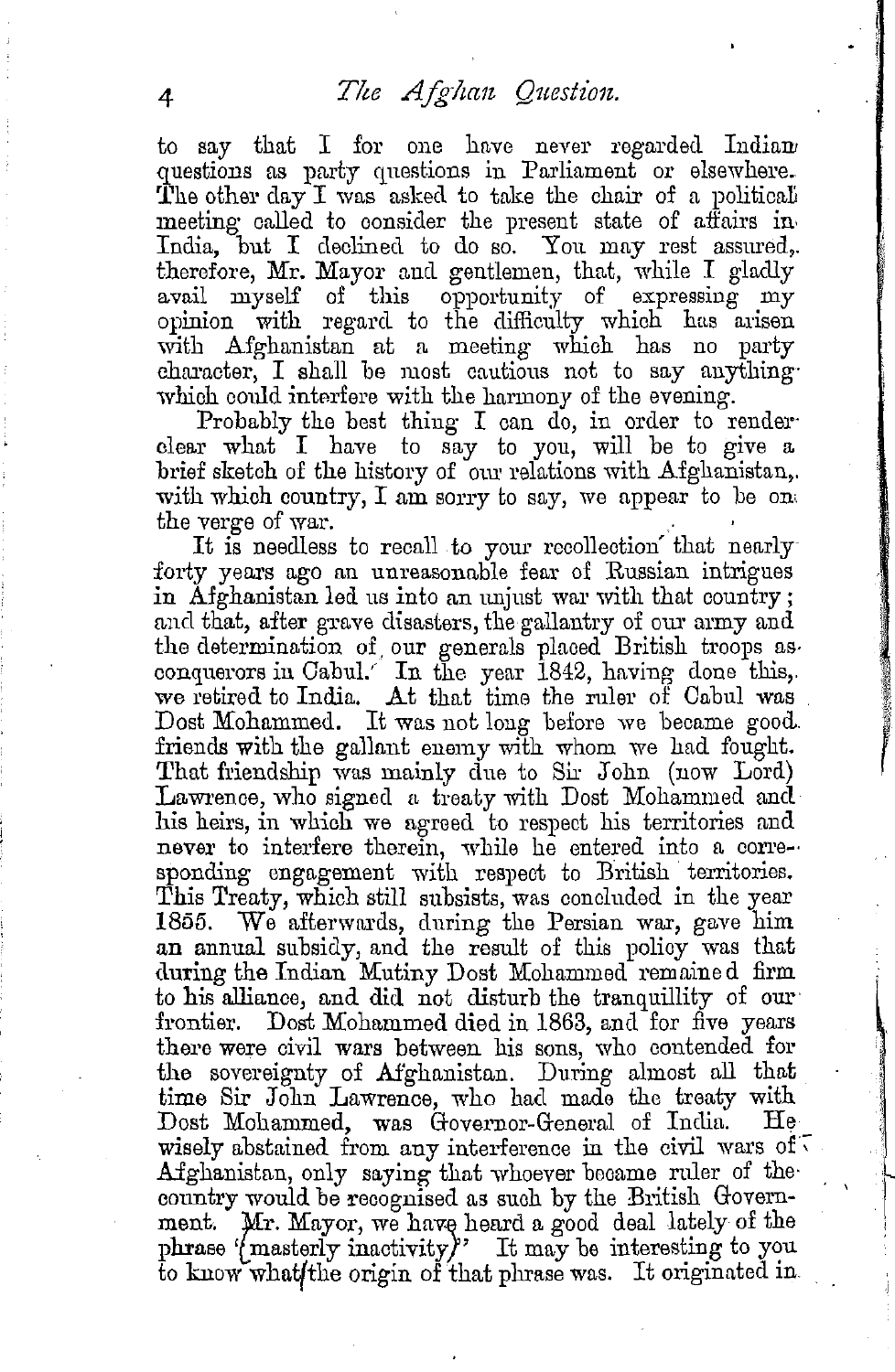## The Afghan Question.

an article written in the Fortnightly Review in 1869, by a very able young Indian civilian, John Wyllie, who, I regret to say, shortly afterwards died. Describing the policy of Sir John Lawrence, he said that during the civil war, Sir John Lawrence pursued a policy of "masterly inactivity." The phrase, however, in no way applied to the policy pursued since the year 1868. So much does it not apply that Mr. Wyllie, who wrote the article headed "Masterly Inactivity," wrote another headed "Mischievous Inactivity," in which he gave the reasons he had to advance against the policy afterwards pursued by Lord Lawrence and Lord Mayo.

To return to our history, Shere Ali, the present Ameer of Afghanistan, at length, in the year 1868, got the upperhand of his brothers, and then it appeared to Lord Lawrence, and, I think, wisely, that the time had arrived when the British Government might enter into closer relations with SUM. him and support him in maintaining himself in the kingdom. That happened under a Conservative Government, when Mr. Disraeli was Prime Minister, and Sir Stafford Northcote was Secretary of State for India. It fell, however, to Lord Mayo to carry out the policy of Lord Lawrence. Lord Mayo met Shere Ali at Umballa in the Punjaub, in the spring of 1869, and held a conference with him, surrounded by all the pomp which attends such viceregal assemblages; and after hearing all that Shere  $\Delta$ li desired to receive from the British Government, he decided what he would give him, and what he did not feel it right for the interests of this country to give him.

As the policy of Lord Mayo has been challenged a good deal in the Press of late, I think it only him to use his own words to describe it.  $\mathrm{fair\_to}$ He wrote on the 1st of July, These are his words. 1869:—"While we distinctly intimated to the Ameer that under no circumstances should a British soldier ever cross his frontier to assist him in coercing his rebellious subjects; that no European officers should be placed as Residents in his cities; that no fixed subsidy or money allowance should be given for any named period; that no promises of assistance in other ways would be made; that no freaty would be entered into obliging us under every circumstance to recognise him and his descendants Rulers in Afghanistan; we were prepared, by the most open and absolute present recognition, and by every public evidence of friendly disposition, of respect for his character and interest in his fortunes, to give all the moral support in our power; and in addition we were willing to assist him with money,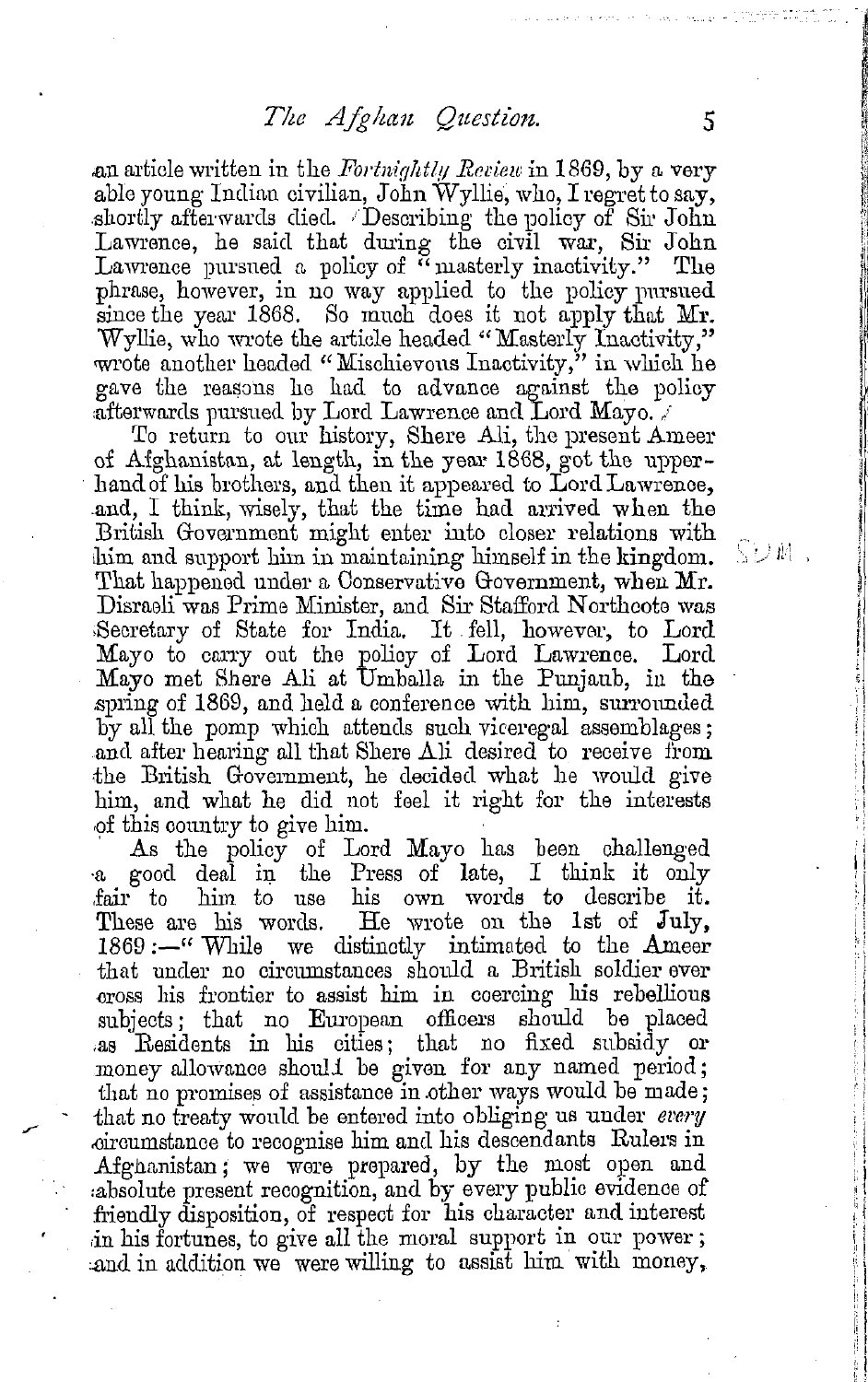arms, ammunition, and Native artificers, and in other ways<sup>;</sup> whenever we deem it possible or desirable to do so."

There are three things in that statement which requirenotice. First of all, Lord Mayo distinctly told the Ameer that no European officer would be placed in his territories against. his wish. That appears, at first sight, a great concession to the Ameer of Afghanistan ; but it happens that Dost Mohammed, the father of Shere Ali, had the strongest con viction of the objections against placing British officers in his. country. He said to Lord Lawrence in 1856, "If we are to be friends, do not force British officers upon me." Doubtless this was one of the reasons why Lord Mayo gave thisassurance to the preseut Ameer. It is obvious, moreover. that unless British officers were to be there on goocl relations with the Ruler of Afghanistan, they would be of no usewhatever. The Ameer, however, has, until quite recently, always had a Native British Agent at his Court. The next point is that there mere to be no treaties with Shere **Ali-**The treaties of which he would have been glad were  $\sigma f$ two kinds-first, an unconditional guarantee that we should defend him from attack from without. Lord Mayo  $\text{very}$ properly refused to give such a guarantee; the effect of it would have been to encourage Shere Ali to attack hisneighbours, relying on our support, and to run great risk of bringing us into collision vith them. Again, Lord Mayorefused to give a guarantee that England would support any one whom Shere Ali at his death might name as his heir. Dost Xohammed advised, and indeed entreated Lord Lawrence, in 1857, " to leave the Afghans alone to settle their own disputes, to fight their own battles among themselves," and such a guarantee would probably involve us in **an**  Afghan civil mar, on Shere Ali's death. Those were theprinciples upon which Lord Mayo dealt with Shere Ali in  $1869$ .

The arrangements made with Shere Ali, though theywere made under a Liberal Administration, were initiated under a Conservative Administration, and received theemphatic approval of Sir Stafford Northcote, who was Secretary of State for India when they were commenced. This shews, as I have said, that this is no party matter, forthe policy pursued was one that was carried on from Government to Government, and from Viceroy to Viceroy/

I succeeded Lord Mayo in 1872 as Governor-General of India, but I am not going to dwell on my owns.<br>
conduct during the time I occupied that position. I had the honour to serve under the Administrations of Mr. conduct during the time I occupied that position. I had the honour to serve under the Administrations of Mr.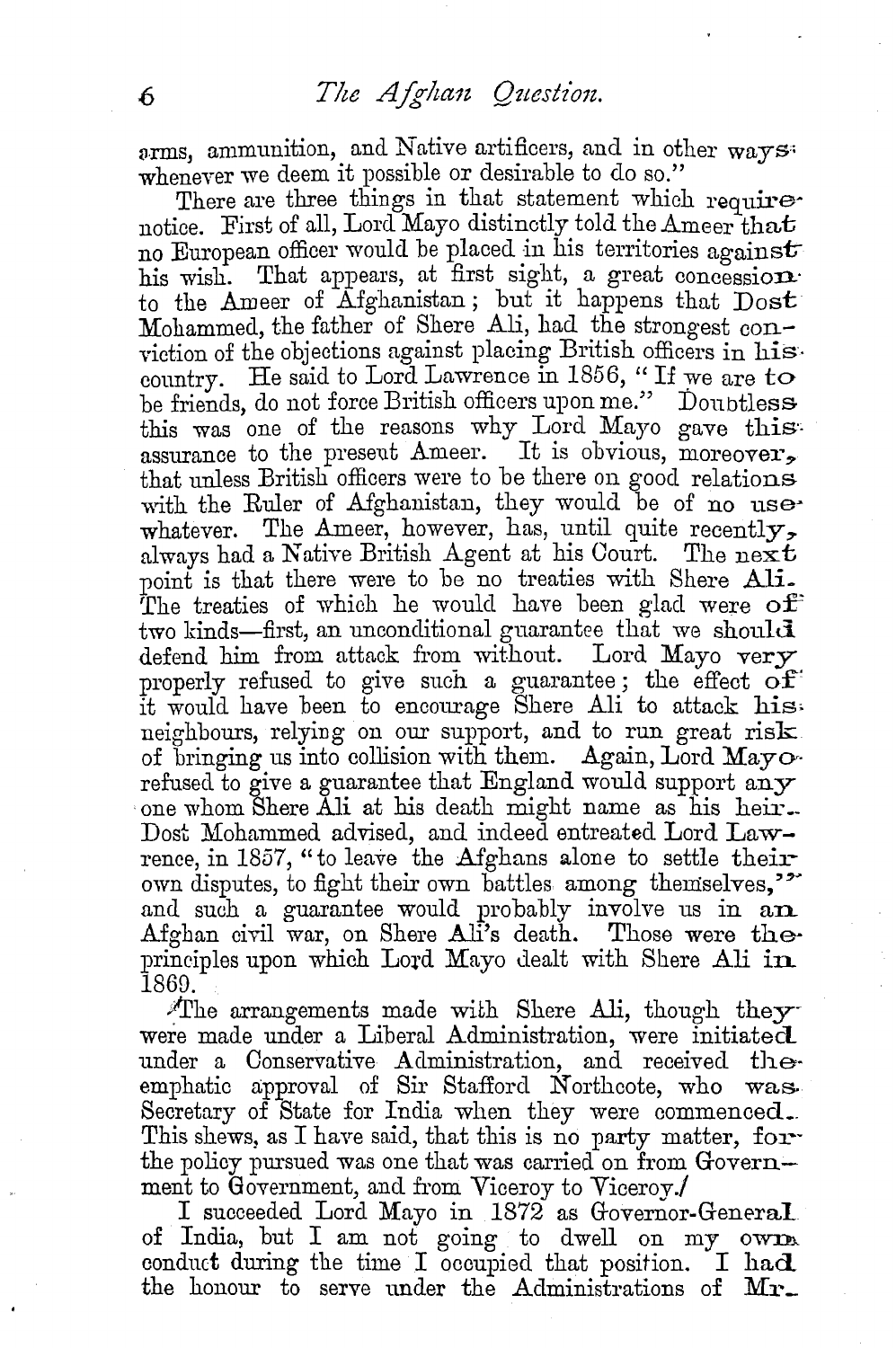Gladstone and of Lord Beaconsfield. The despatches that were written during my term of office have not been presented to Parliament, and therefore it would be obviously wrong in me to indulge in any disquisitions upon my own conduct. I may say this, however, that I endeavoured to the best of my ability to carry out the policy of Lord Mayo and Lord Lawrence, not only because I thought it right to carry out faithfully the engagements of my predecessors, but because I entirely concurred in the policy they had adopted, and the reasons upon which that policy was founded. On one matter I may say a word without any indiscretion, and that is tho reception of British oficers in Afghanistap. I saw the Prime Minister of Shere AE in 1873, ancl feeling that occasion might arise when it would be of great advantage<br>that 'English officers' might be sent into Afghanistan, particularly as there was some information about the frontier which we desired to obtain in the interests of Afghanistan, I desired the Foreign Xecretary of the Government to consult with the Prime Minister, and ascertain whether Shere Ali would be likely to receive English officers if he were asked to do so, and a confidential communication took place accordingly. Shere Ali's Prime Miuister of that time is now dead, therefore I see no impropriety in making known his opinions. This, then, was the opinion of the Ameer of  $Calv1's Prime Minister in 1873, in reference to the stationing$ of British officers in Afghanistan :- Speaking as a friend and in the interests of the British Government, he could not recomunend a specific request being made to station British officers in certain places. Such a demand, however friendly the Ameer might be to the British Government, "would give rise to distrust and misapprehension." The reasons he gave mere that the Afghans were deplorably ignorant, and ' entertained an idea that a deputation of British Agents is always a precursor to annexation-I confess, Mr. Mayor, that this suspicion was not altogether without foundation. He also said that there was a strong party in Cabul opposed to the Ameer entering into intimate relations with the British Government. Soon after that conversation the question whether Sir Douglas Forsyth should return to India from Kashgar through Afghanistan was raised, and the Ameer, after some hesitation, declined to receive him, giving as a reason that, shortly before, a British officer, Major Macdonald, bad been shot on the frontier, and that he could not be answerable for the safety of English officers in Afghanistan. I felt I had no right, nnder the circumstances, and after the assurances which had been given by Lord Mayo that British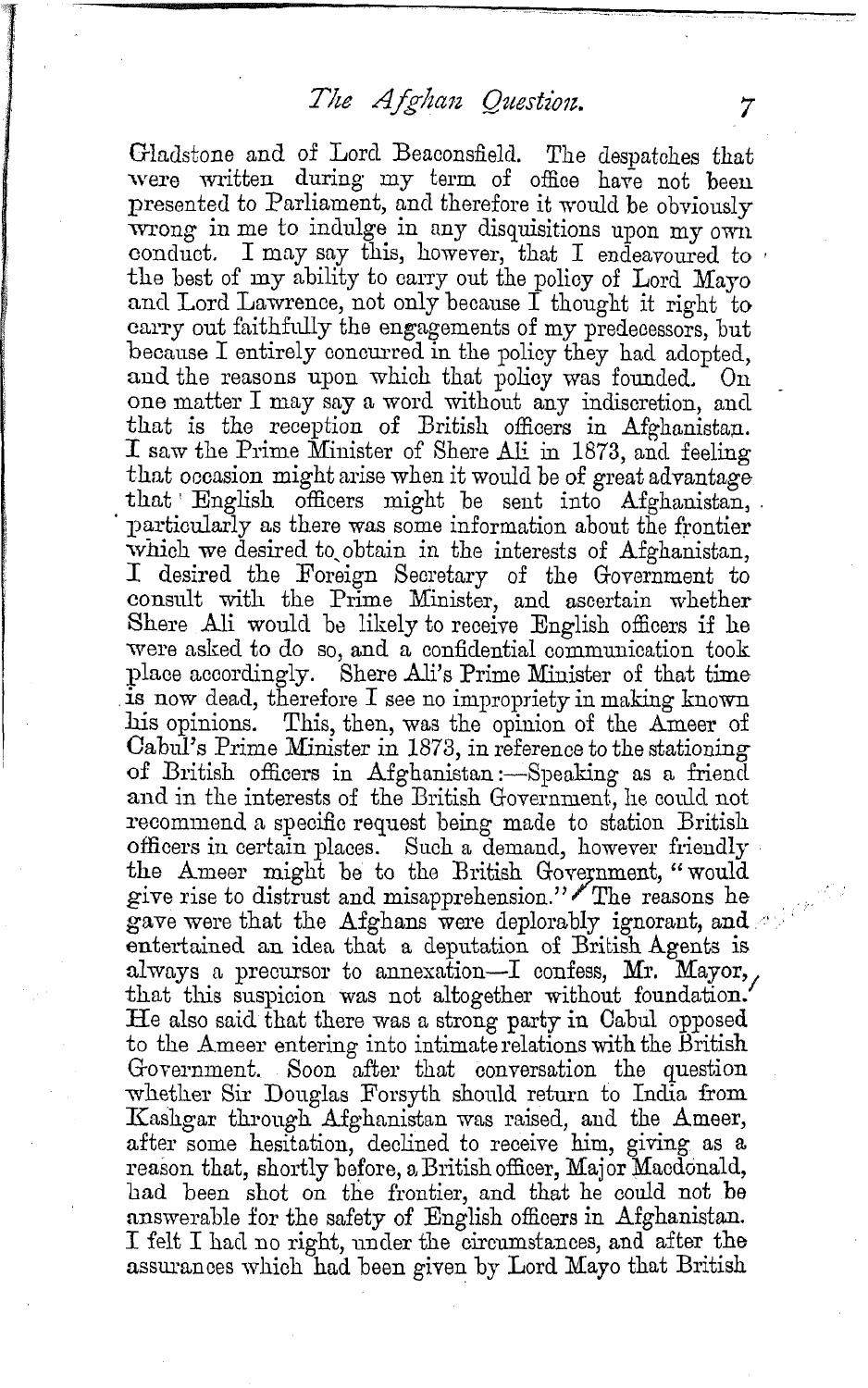.officers should not be sent into Afghanistan against the wishes of the Ameer, to consider that any offence had been committed against the British Government by the refusal.

Since 1876, when I returned to England, I have had no official knowledge of what has taken place in India. Last year, I said, speaking in this hall, that I felt considerable apprehensions with regard to our policy in relation Afghanistan, but I also stated that those apprehensions were to  $\tilde{a}$  great extent removed by the assurances given in Parliament in 1877 by Lord Salisbury and Sir Stafford Northcote. Bevertheless, I am bound to say that my apprehensions still exist that there has been a change of policy since the year 1876. I know that negotiations with the Ameer took place early in 1877, and that the Native Agent of the British Government was afterwards withdrawn from the Cout of the Ameer-There are other circumstances which seem to me, in default of further information, not to be altogether consistent with the assurances given to Parliament in 1877. This, however,<br>is a question which cannot be discussed here, nor until the<br>whole information on this subject is given to Parliament.<br>Such then was the state of effeirs when the p is a question which cannot be discussed here, nor until the whole information on this subject is given to Parliament.

Such, then, was the state of affairs when the present difficulty with Afghanistan arose. I need not dwell at length on the circumstances which led to the critical state of affairs which now exists. On the 13th of August **we**  heard that a Russian Mission had arrived at Cabul on the 22nd of July preceding, and that the Government had determined, in consequence, to send a British Mission to the Ameer, The Viceroy addressed letters to the Ameer, which arrived at Cabul on the 10th of September, requesting him to receive the British Mission. The Mission, however, was sent forward before the Ameer's answer was received. On the 21st of September, the officers of the Ameer in the Khyber Pass refused to allow the Mission to proceed. It was said in the first telegraphic accounts that a gross insult had been offered to the British officer who went up the Khyber in advance of the Mission. But I am glad that subsequent accounts have disabused us of any such idea, and that the conduct of the officer of the Ameer in the Ehyber was perfectly civil. He simply said that he had no orders to allow the Mission to pass, and asked that it should wait until he should receive instructions from his master. The Mission was then broken up, and **a** British force was massed upon the frontiers of Afghanistan. The native Envoy who was sent with the Viceroy's letters, returned with the Ameer's reply to Simla on the 26th of October. It seemed to the Government to be right under the circumstances that *an* 

I I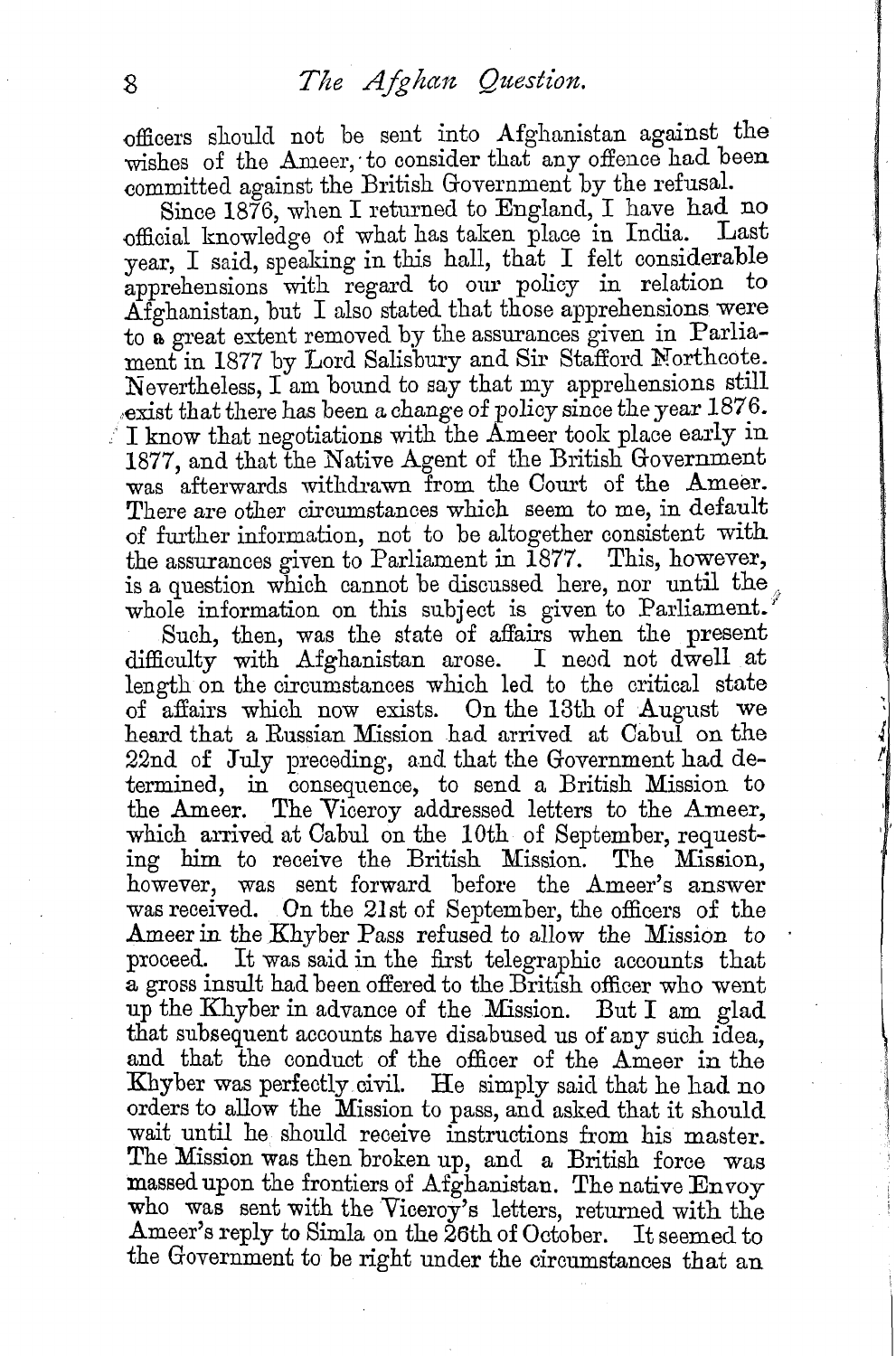ultimatum should be addressed to the Ameer: it was delivered on the 2nd of Korember into his officer's hands on the frontier, and we are informed that if he rejects the ultimatum, hostilities will commence on the 20th of the present month.

Many people have asked me what I think upon the matter-whether I think we ought to go to war or not, and whether I think we have a just cause of war or not. All that I can say now is that it is utterly impossible for me to give any answer to these questions, because I do not know what instructions were given to the Mission, I do not know what answer Shere **Ali** has given to the Viceroy, and I do not know the terms of the ultimatum. Under these circumstances I can give no opinion whether the cause of war, if we have a war, is a just one, or whether we ought or ought not to go to war.

But, although I can give no such opinion for want of sufficient information, there are some questions connected with what has occurred upon which I may say a few words. And first upon the conduct of Russia in this matter. I am perfectly aware of what has taken place between the Russian Government and the British Government with regard to Afghanistan up to the year  $1874$ . There is no secret about it ; the papers have been laid before Parliament. What has happened is this-the Russian Government agreed with us as to the frontier of Afghanistan. They agreed with us that they would use what influence they could with the Native States on their side of the frontier to hinder those States from attacking Afghanistan, and we agreed to use our influence to prevent Afghanistan from attacking the Native States on the Russian side of the frontier. The Russian GO- ~ernment did one thing more. On several occasions, in the alearest possible terms, they told us that Afghanistan was beyond the sphere of their proceedings in Central Asia. I am bound to say that up to the time when I left India, they, -to the best of my belief, had adhered to their engagements. **At** that time one of the disappointed members of the family of .Dost Mohammed lived in a city under Russian protection. That man was never allowed to give any trouble in Afghanistan. On other occasions the Russian Government shewed that they in no way desired to depart from their<br>engagements in the matter.

engagements in the matter.  $\mathbb{I}$ :<br>It would appear, however, at first sight that by sending It would appear, however, at first sight that by sending a Mission to Cabul, they had distinctly broken the is +engagements they had made; but must be fair in the matter, and we must recollect that in the spring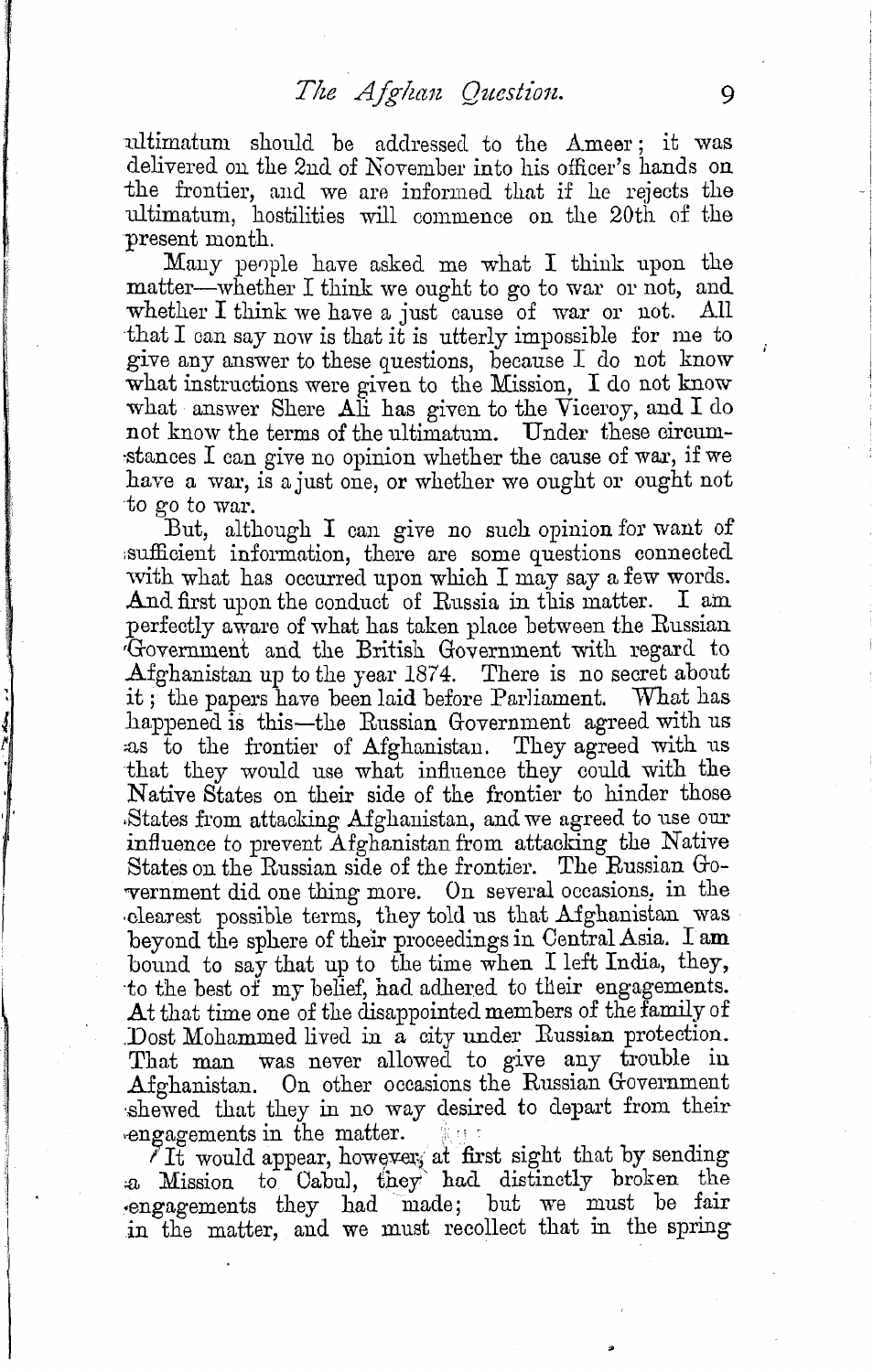of the year we were on the brink of a war with Russia. It was supposed that Russia would not submit the terms of the San Stefano Treaty to the discussion of the European Powers concerned. We all know that the British Govern-ment took a decided line against Russia assuming such an attitude. We sent Native Indian troops to Malta, and, in point of fact, the question of peace or war hung at that timeon *n* thread, For my om part I do not hesitate to say that if we had the right-as  $\overline{I}$  hold that we had the rightto send Native Indian troops to Malta, and to take othermeasures to prepare for a war with Russia, the Russians had the right to take such steps as they thought necessary to protect Russian interests in Asia. This is the explanation I give, and which I conceive to be the natural explanation, of' the movement of troops in the spring of this year from Russian Turkestan towards the Oxus, and the sending of the Russian Mission to Afghanistan $\mathscr N$ 

I have seen it mentioned in the newspapers that this /Mission wns sent after the signature of the Treaty of' Berlin on the 13th of July, and that this is a. proof cf the animosity of the Russian Government<br>towards us. That statement can, at any rate, be That statement can, at any rate, be<br>I of. The Russian Mission arrived. easily disposed of. The Russian Mission at Cabul on the 22nd of July. The distance from Samarcand to Cabul being more than six hundred miles, it could not have been possible for the Russian Mission to accomplish it in much less than a month. It is thereforeimpossible that a Mission starting on the 13th of July could have arrived at Cabul on the 22nd of July.

It seems to me, with regard to the conduct of Russia. in this matter, that the Government of this country had a right, peace being assured, to enter into a diplomatic correspondence with Russia for the purpose asking what were her intentions, and whether she would adhere to the former arrangement with respect to abstention from interference with Afghanistan, or what her future policy was to be. This the Governuent had a perfect right to do, and. my own impression is that that is the course which the. Government has pursued. We do not know at present what has been done; papers were promised the day before Parlia-ment separated, and I presume that those papers will soon. be producecl.

So far, then, as to the conduct of Russia. Now as regards. that of the Ameer of Afghanistan. Supposing that Shere Ali had, when I was Governor-General of India, received a Russian Mission at Cabul without first consulting the British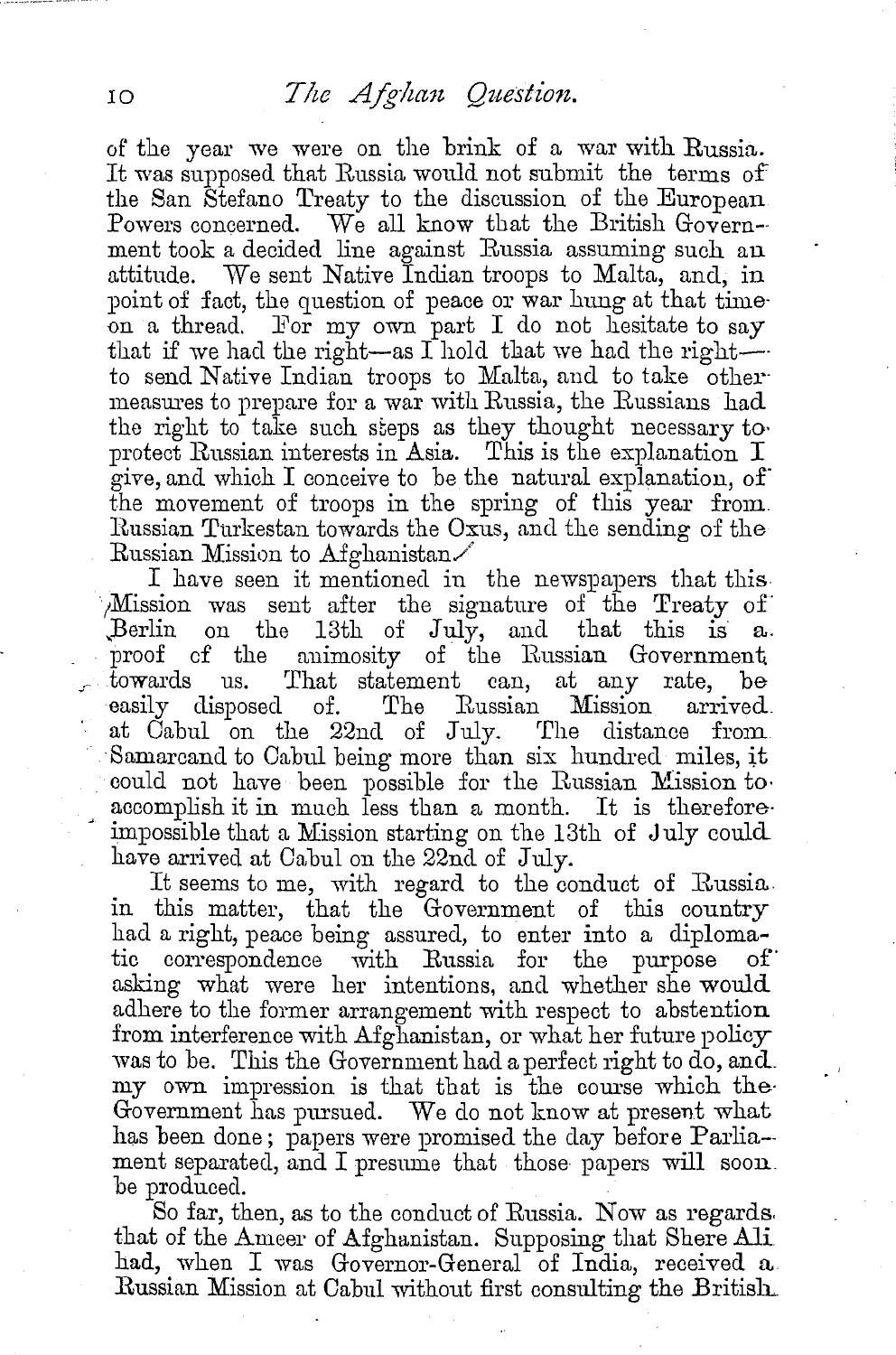Government as to whether it should be received, I should have said that it would have been an unfriendly act, in consequence of our previous communications with him. But we must look at the circumstances which went before the case as it has actually arisen. It was impossible for the Ameer to communicate with the British Government, for, rightly or wrongly, our Native Agent at his Court had been withdrawn. We know, however, that he tried to prevent the Russian Mission going to Cabul. That has appeared several times in the correspondence from India, and I believe it to be the fact. We cannot possibly have any evidence that the Ameer has entered into any hostile arrangement with the Russian Mission. I have no fear of Russian intrigue in Afghanistan. From all that I know or have ever heard of that country the real feeling of the Ameer of Cabul and of the people of Afghanistan is a desire to maintain their independence, and a dislike of any interference, either by England or Russia, in their affairs; and I will say this much, that, to the best of my belief, when I left India, the Ameer, though he would have disliked any interference on the part of England, would have resented any such interference on the part of Russia to a far greater extent. In my opinion the presence of Russians in Afghanistan would only arouse the feeling of independence there, and the longer they remained the less influence they would have.

But when we consider the conduct of Shere Ali in thismatter I confess that I have observed with the greatest regret opinions which have been expressed in the Press with regard to the manner in which we should treat him, because due consideration has not been given to his position and his rights; and what I regret more is that Sir Fitziames Stephen,\*

\*The opinions of Sir Fitzjames Stephen to which I referred will be found in his letter to the Times of the 24th of October. On the 9th of November he addressed another letter to the Times, more fully explaining the meaning of his first letter. I regret that his second.<br>letter was not published until after I spoke, and that I was therefore unable to notice it together with his original letter.

Sir Fitzjames Stephen has since published a letter in the Times, commenting upon my observations with respect to his first letter. There are some trifling inaccuracies in the passages quoted by Sir<br>Fitzjames Stephen, who had only access to the telegraphic report of<br>my speech; these I have now corrected.

Whatever my opinion may be of the arguments which Sir Fitzjames Stephen has used in his two last letters, I have great pleasure in taking this opportunity of expressing my cordial concurrence with<br>the conclusion of his last letter, in which he writes, quoting from a<br>speech made by him when in Inda, "the real foundation of our power will be found to be an inflexible adherence to the broad.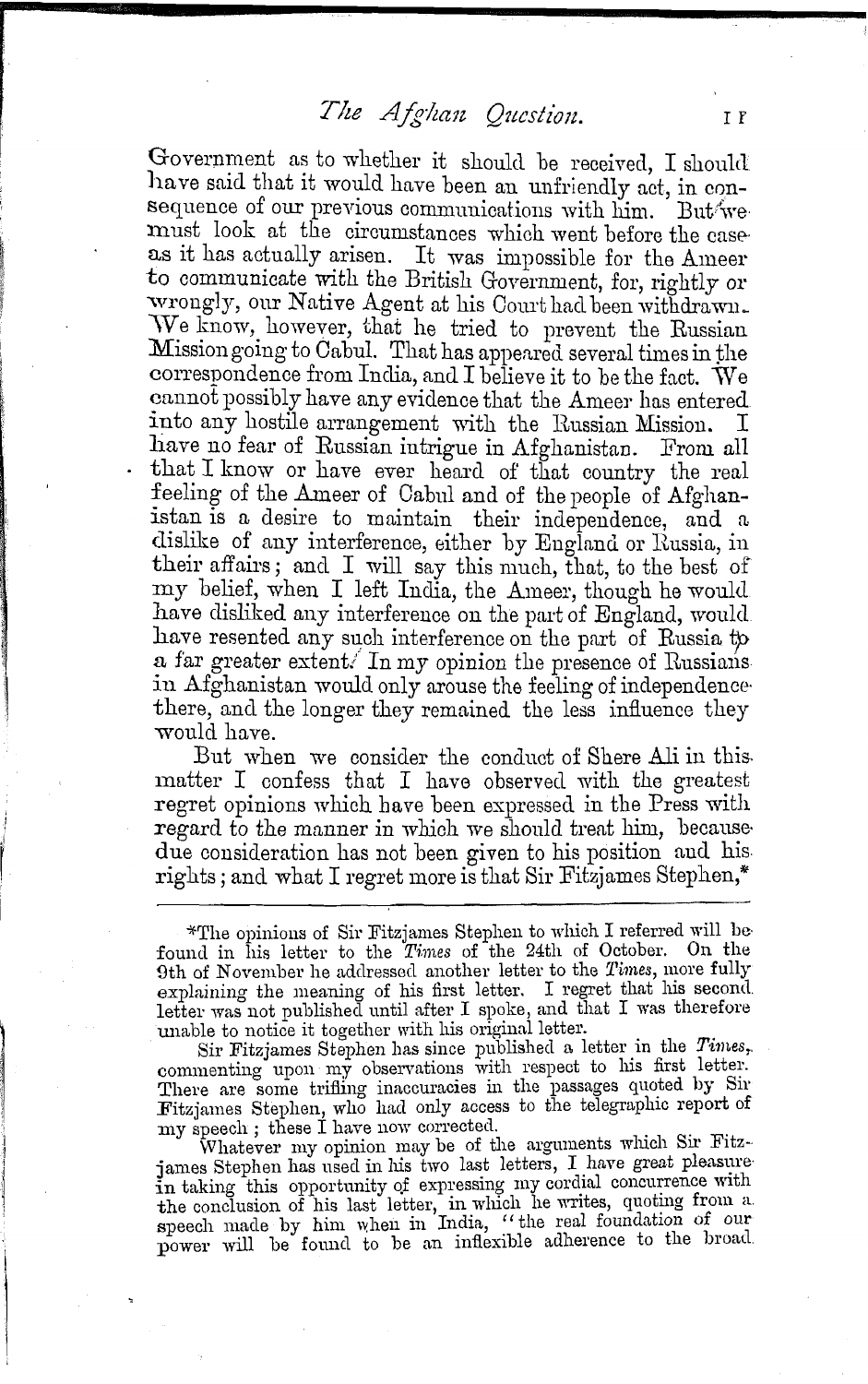## The Afghan Ouestion.

**-a** highly distinguished Liberal lawyer, has laid down doctrines on this subject in which I can in no way agree. Sir Fitzjmes Stephen has contended that the principles of international law have no reference to our dealings with Shere Ali. He says that " there is no law by which the case between Shere Ali and ourselves can be tried. We are exceedingly powerful and highly civilised; he is compara-..tively weak and half barbarous. He cannot be permitted to follow a course of policy which may expose us to danger. We are to be the judges of the cause, and we are to decide  $\alpha$  according to our own interests." I have given you Sir Fitzjames Stephen's own words, as I do not wish to misrepresent him. Where does the doctrine he lays down carry us? It goes this length, that any nation, any civilisecl nation it must be, in dealing with another weak nation, and one which the strong nation conceives to be uncivilised, may act on no lother principle than that might is right. This principle would justify the partition of Poland, and would justify every act of Eussia against which this country has been crying out for some time. I feel sure that Sir Fitzjames &Stephen could not have sufficiently considered the meaning of what he has saicl, and that such a doctrine as this must .shock the moral sense of a11 right feeling people of this  $\cdot$ country.

But I am satisfied that the doctrine itself is funds mentally unsound. Sir Fitzjames Stephen seems to me to have confused the conventional law of nations-that .is to say, that part of the law of nations which depends .on the practice of European States, and which is not applicable in all respects to Asiatic States,—with the main principles of international law by which great -questions such as whether a war is justifiable or not are to be tried. These main principles of international law are founded upon the first principles of morals, and are derived from what Bacon calls the "fountains of justice," which have been recognised not only by Christian lawyers and statesmen, but by heathen lawyers and statesmen from times long past. Some present may remember an eloquent passage Some present may remember an eloquent passage

principles of justice, common to all persons, in all countries and all ages, and enforced with unflinching firmness for or against everyone who claims their benefits or who presumes to violate them, no matter vho he may be." These vords express, he says, **his** most earnest ancl .abiding convictions about India. They apply, in 1Gs opinion as well as **'iq** mine, to Native States in aiid acljoining to hclia just *as* much as to in mine, to Native States in and adjoining to India just as much as to individuals. "If possible," he adds, " their application to such States is even more important than their application to individuals."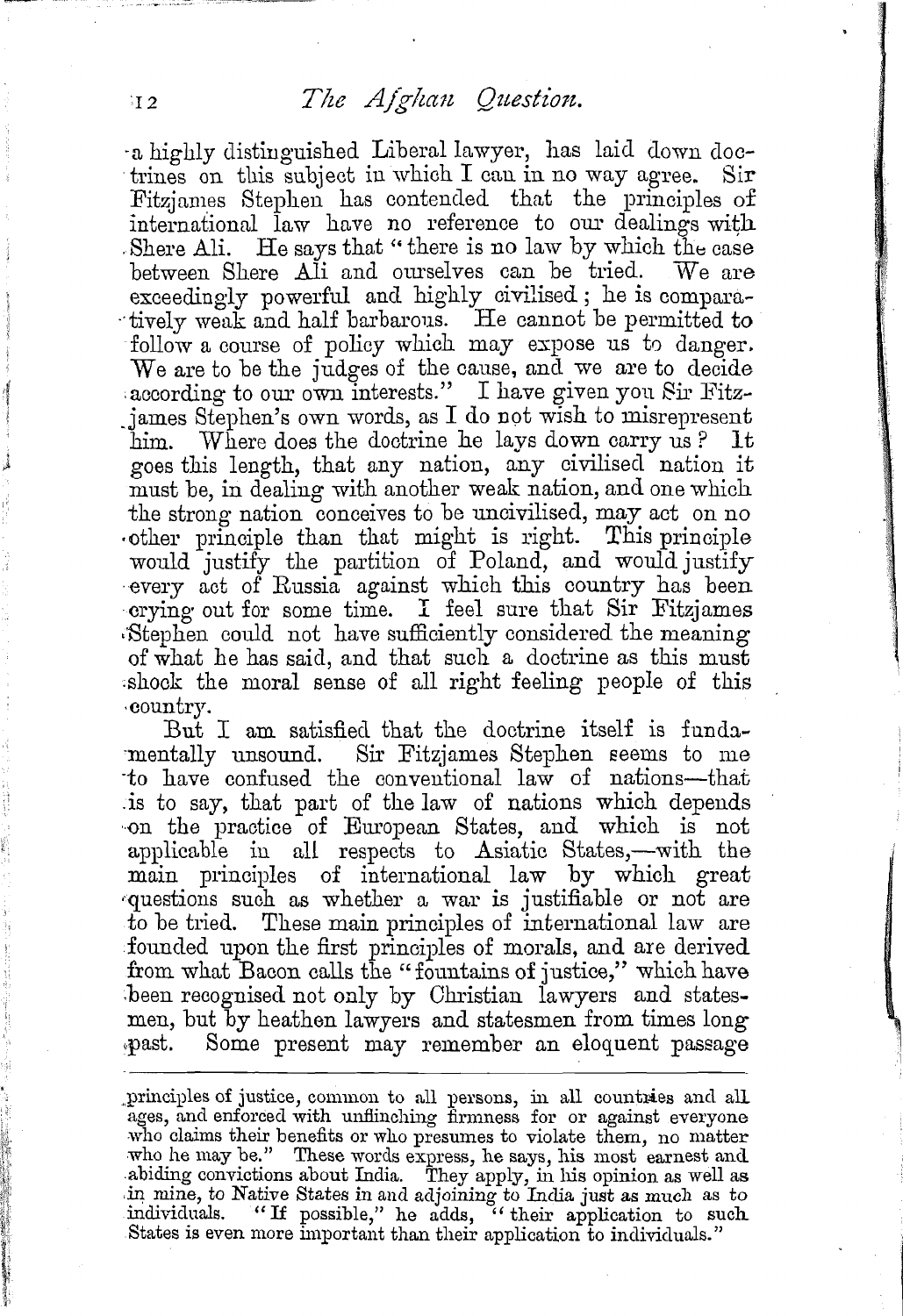of Cicero on the subject which I may be allowed to paraphrase. thus :-These foundations of law are confined to no time and to no place. They cannot be abrogated by Act of Parliament or by the popular opinion of the day. They were as binding on Rome as they are now on England, and they are of as equal force at Cabul as they were at Berlin.

This new doctrine, moreover, is as impolitic as it is unsound. "Justice." says Sir James Macintosh "is the "Justice," says Sir James Macintosh, "is the. paramount interest of all men and of all communities; " and such doctrines as those propounded by Sir Fitzjames Stephen are not only dangerous anywhere, but especially so in  $\overline{\text{India}}$ . We have to deal in India with Notive States India. We have to deal in India with Native States i *<sup>I</sup>* which, although independent, are undoubtedly weak, and some of them not highly civilised. We have also to deal with Native States which are not altogether independent, but which possess limited sovereign rights-limited by treaty engagements with this country and by usages which have descended from the time when the Emperors of Delhi held sway in Hindostan. To all these States the Queen's Proclamation on assuming direct sovereignty in India was. issued, on November 1st, 1858. I remember well having been magnificently entertained in this hall, Mr. Mayor, before I left England for India, by one of your -<br>predecessors---I wish he were among us now--and having surprised some of my friends by reading a large portion of that Proclamation. Let me read again a few words from it. Her Majesty said: $-$ " We hereby announce to the Native Princes of India that all the treaties and engagements made with them, by or under the authority of the East India Company, are by Us accepted and will be the East India Company, are by Us accepted and will be scrupulously maintained, and We look for the likeobservance<br>on their part. We desire no extension of Our present territorial scrupulously maintained, and We look for the like $\rm obs$ ervance on their part. We desire no extension of Our present territorial possessions, and while We will permit no aggression upon Our. dominions or Our rights to be attempted with impunity, We shall sanction no encroachments of those of others. We shall sanction no encroachments of those of others. shall respect the rights, dignity, and honour of Native Princes as Our own." If we are to substitute the doctrines. which I have endeavoured to combat for the great principles of justice in our dealings with Native States, we shall cast **all**  our treaties to the winds, and discontent and suspicion will soon take the place of loyalty and confidence in the hearts of the Native Princes of India. As one who has held one of the highest offices under the Crown in one of the most splendid. possessions of the Crown, I am bound to protest against any such doctrines as these, and I am certain that if ever they

3

I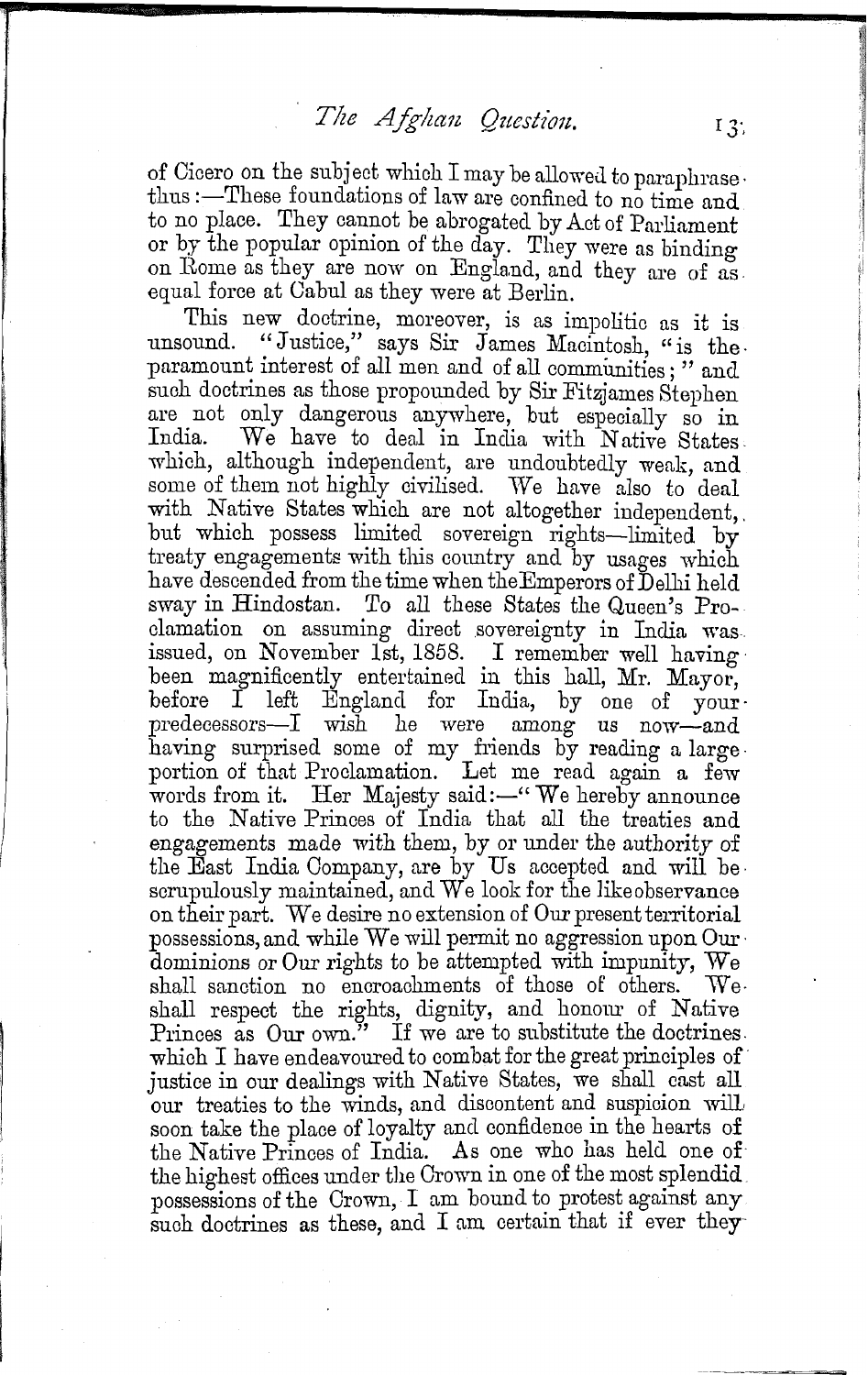## The Afghan Question.

should be propounded in Parliament they will be met with an indignant repudiation by Her Majesty's Ministers.

There is one other matter of some importance upon which I should like to say a few words. Nobody could have been mgre pleased than I was to read that Lord Beaconsfield, in his speech on Saturday at the Mansion House, declared that he did not believe in the danger of **n** Russian invasion of India. He alluded, however, to the necessity of some rectification of our North-Western frontier. The particular rectification which Her Majesty's Ministers consider to be necessary was not specified; and, therefore, I think that I can without any impropriety contribute something to the information which is now before the public on this question, which I am sure cannot be construed to be one which touches<br>upon party politics. The rectification of the North-The rectification of the North-Western frontier of India may possibly, and, indeed, not improbably, be confined to the permanent occupation of Quetta, a post in the territory of the Khan of Khelat, on the other side of the Bolan Pass from India. Upon this on the other side of the Bolan Pass from India. I wish to say that the responsibility of the measures taken in the year IS76 for the settlement of some difficulties which had arisen between the Khan of Khelat and his nobles rests upon me. It is fair to say that  $I$  did not contemplate in that arrangement the occupation of Quetta, and, indeed, I expressed my opinion in the House of Lords last year against that measure. However, the occupation of Quetta has taken place. The political importance of the situation is undoubted. The tribes in the neighbourhood are not unfriendly to us, and reasons may now exist for a permanent occupation of the post.

But other suggestions have been made for the rectification of the North-Western frontier with which I entirely disagree. Sir Henry Havelock, an officer of distinguished service himself, bearing a still more distinguished name, and also a Liberal member of Parliament, has recommended that we should abandon our present position at Peshawur, and advance to the other side of the Khyber Pass. I have seen other recommendations in the Press that we should take up a position still further in advance, that me should dominate the range of mountains which is called the Hindoo Koosh; and it is said that high military authorities consider our position as not safe until we can command the other side of our present mountain frontier. **I** believe that in making these suggestions the size of the country concerned, and the nature of its people, have been lost sight of. Any one who has looked at a map with regard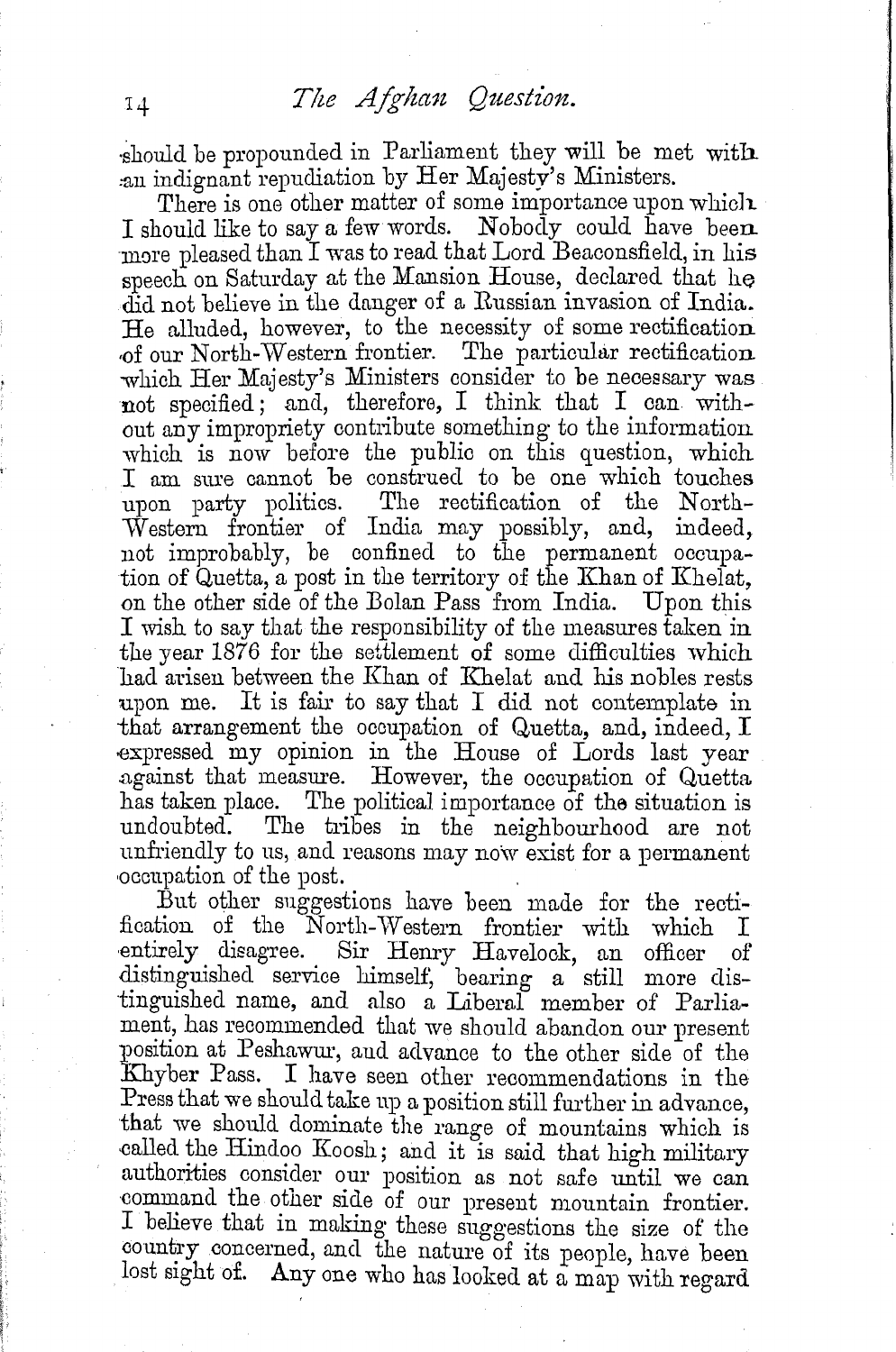not only to the distances, but to the mountain ranges of Afghanistan, a country far larger than Switzerland, would see that if this military opinion be a sound one, we cannot stop until our outposts are on the other side of the Hindoo  $\widetilde{\text{K}}$ oosh, and until the whole of Afghanistan is within our military control. In my opinion our present frontier is unassailable for purposes of defence, and to advance into Afghanistan would be most unwise. The great difficulty which we have hitherto had with respect to our frontier is in dealing with the independent tribes adjoining If we advance further we shall have to deal with other it. tribes, and we shall have the same difficulty occurring over again. The clearest notion that I can give of the difficulty that we shall have is the trouble that we have already experienced in securing our communication between Peshawur and Kohat, a very short distance, through the territory of one only of these tribes. Just as I left India this tribe was requested to improve the communication, and the result was that they resisted, and in the end it required an expedition of some 8,000 men; and although the expedition was admirably conducted, it took more than a vear to bring this small tribe to submission.

The Prime Minister said the other night that "the attention of Viceroys and of Governments in India and in England has for a long time been directed to the question of the North-Western frontier of our Indian empire." It was not. however, considered in my time.  $M_y$  military advisers— Lord Napier of Magdala, and Sir Henry Norman, second to none in knowledge and experience-never brought to the notice of the Government of India that our frontier required rectification, during the four years I passed in India. I have the highest authority for saying that during the Administration of Lord Mayo no such considerations were brought forward; but in the years 1867 and 1868, under Lord Lawrence's Administration, the question was fully considered on more than one occasion. It would conduce very much to a thorough understanding of the matter if the opinions then given by Sir William Mansfield, Sir Henry  $\overline{\mathrm{D}}$ urand, and other high authorities, could now be made public. The conclusions of the Government of India at the time were given in these words:—"We object to any interference in the affairs of Afghanistan by a forcible or amicable occupation of any post or tract in the country beyond our own frontier, inasmuch as we think such a measure would, under present circumstances, engender irritation, defiance,